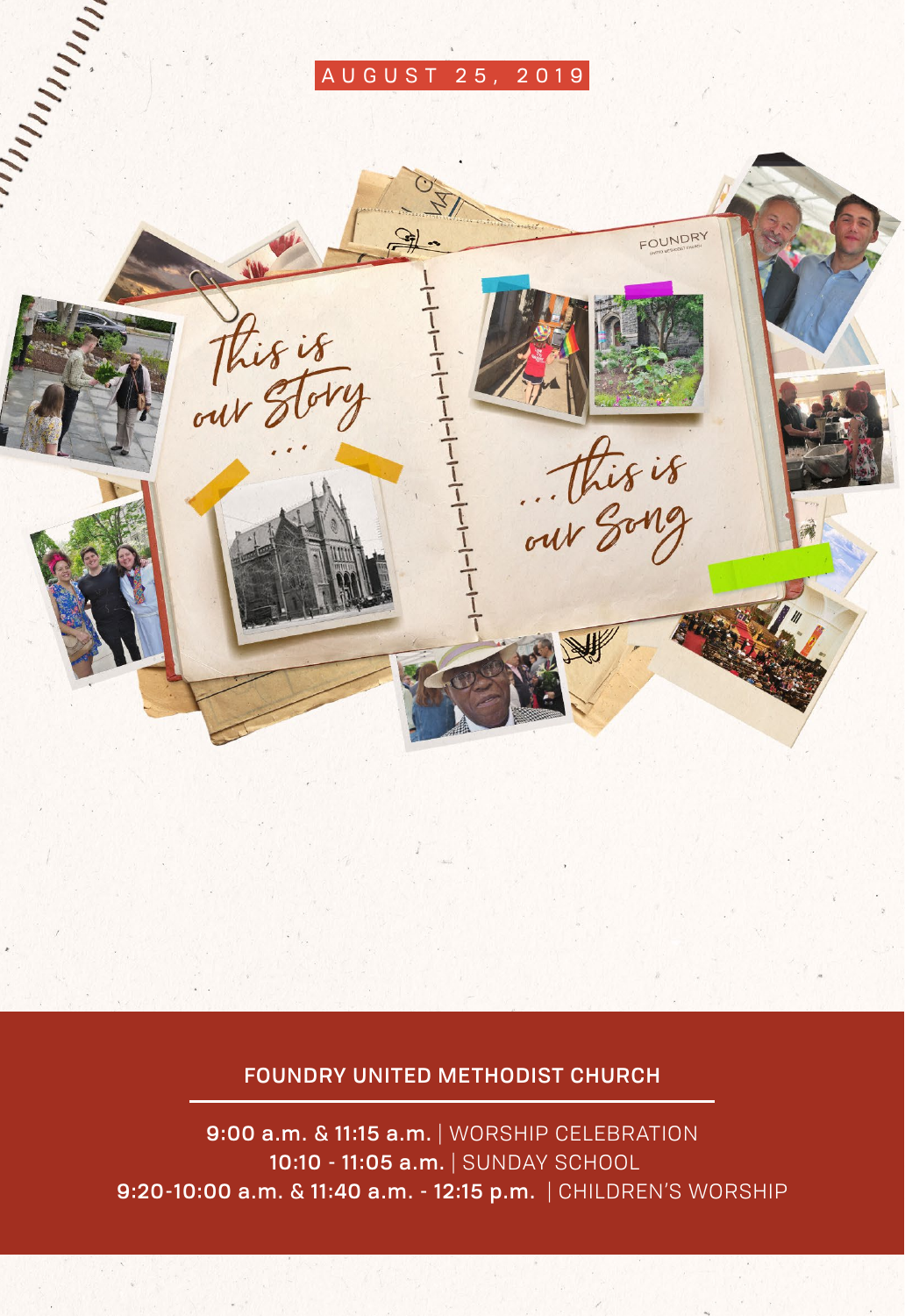Foundry Church has been serving downtown Washington and the wider world since 1814. Foundry is a Reconciling Congregation, affirming the call of the gospel of Jesus Christ to be in ministry with all people of all races, gender identities, sexualities, ages, immigration status, and physical conditions. We are all on a spiritual journey and we want you to feel welcome here. Please join us for refreshments in Community Commons after the worship service and visit our welcome desk for more information about our faith community.

#### REFERENCES TO GOD

References to God in traditional prayers and hymns may sometimes be gender-specific. As we pray and sing together, you are invited to substitute terms that reflect your understanding of the full inclusiveness of the spirit of God. You are also invited to sing hymns and speak parts of the services, such as the Lord's Prayer, in your native tongue.

#### FAMILIES WITH CHILDREN

We welcome children to remain with their families during worship. Additionally, child care is available from 8:45 a.m. - 12:30 p.m. in the Child Care Center for infants through 4-year-olds. Children from pre-kindergarten through 5th grade are invited to participate in Children's Worship offered at both Sunday morning services and starting shortly before the sermon.

#### SUNDAY SCHOOL IS DROP-IN FRIENDLY

Please check the Today at Foundrypage for adult and children's classes.

#### **ACCESSIBILITY**

Large-print bulletins and United Methodist hymnals are available. Please check with an usher for these materials. Hearing assistance devices are found at the sound desk in the sanctuary. Sign language interpretation is provided at the 11:15 a.m. service on the pulpit side of the sanctuary.

#### CARE AND PRAYER

If you would like to request prayer, please fill out the prayer request card found in the back of the pews and place it in the offering plate or leave it at the welcome desk located in Community Commons.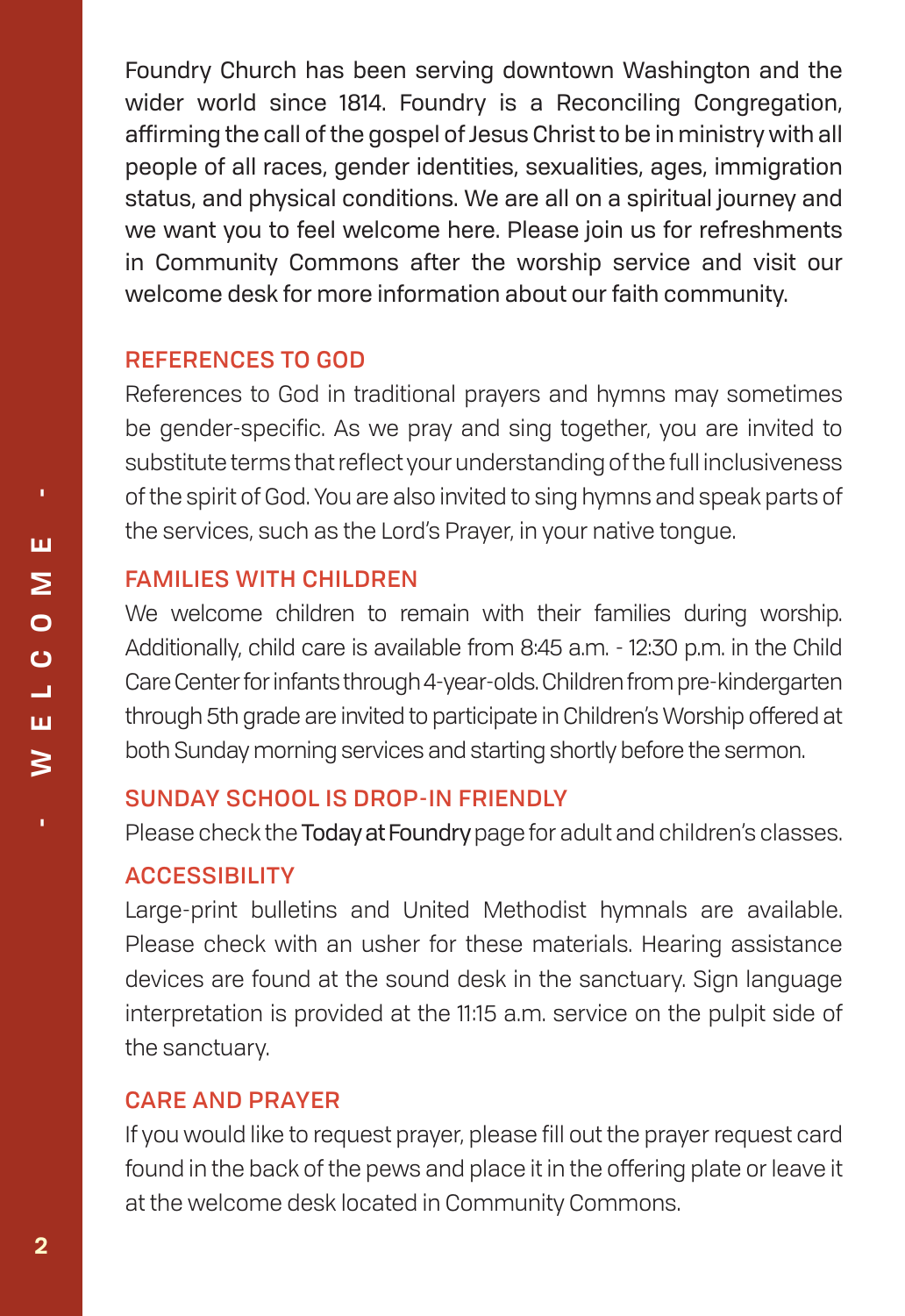#### **"MORE THAN ENOUGH"**

#### *Current sermon series: This is Our Story, This is Our Song*

Our identity is grounded in story—whether that is our personal story or the story of our family, tribe, or community. The stories of our lives intermingle and shape us in beautiful and profound ways. At Foundry, we are focusing on sharing our stories—our collective faith story as disciples of Jesus, our Foundry story, and our personal stories—as a way to connect more deeply with God and with one another. We celebrate the story of God's love that is manifest among us at Foundry and want to share that good news with people far and wide! Through our "Art of Music Ministry" month of August, we'll kick off a year of intentional storytelling as we receive the personal stories of Foundry folk each week in worship alongside great music and a brief sermon. Join us for this celebration of our story and our song!

|                                                                   |  | <u>KIIIIISLEIS, EVEI V IIIEIIIDEI OI LIIE CONGIEGALIONI</u>                 |  |
|-------------------------------------------------------------------|--|-----------------------------------------------------------------------------|--|
| GINGER E. GAINES-CIRELLI                                          |  | <b>SENIOR PASTOR</b>                                                        |  |
| <b>WILL GREEN</b>                                                 |  | ASSOCIATE PASTOR / DIRECTOR OF DISCIPLESHIP                                 |  |
| KFI I Y GRIMES                                                    |  | ASSOCIATE PASTOR/DIRECTOR OF HOSPITALITY AND                                |  |
|                                                                   |  | CONGREGATIONAL CARE                                                         |  |
| <b>BEN ROBERTS</b>                                                |  | ASSOCIATE PASTOR / DIRECTOR OF SOCIAL JUSTICE MINISTRIES                    |  |
| <b>LANI WILLBANKS</b>                                             |  | <b>BUSINESS ADMINISTRATOR</b>                                               |  |
| <b>STANLEY THURSTON</b>                                           |  | DIRECTOR OF MUSIC MINISTRIES                                                |  |
| <b>WHITNFY KINSFY</b>                                             |  | DIRECTOR OF FAMILY MINISTRIES                                               |  |
| <b>JULIE HANSEN</b>                                               |  | DIRECTOR OF FINANCIAL SERVICES                                              |  |
| <b>JASPER TRAVIS</b>                                              |  | OFFICE MANAGER                                                              |  |
| <b>TRACY PFARYFR</b>                                              |  | <b>FINANCE ASSISTANT</b>                                                    |  |
| DAN CAMPOLIFTA                                                    |  | MUSIC ASSOCIATE                                                             |  |
| PHII CARNEY                                                       |  | <b>HOSPITALITY ASSISTANT</b>                                                |  |
| ALICE CHANG                                                       |  | WEDDING COORDINATOR                                                         |  |
| <b>JACKIF WRIGHT-MARTIN</b>                                       |  | SOCIAL JUSTICE ASSISTANT                                                    |  |
| ROSA VEGA                                                         |  | <b>HOSPITALITY HOST</b>                                                     |  |
| <b>BRYAN VILLARROEL</b>                                           |  | <b>HOSPITALITY ASSISTANT</b>                                                |  |
|                                                                   |  | SEKETHIA FARROW, MICHELE' WRIGHT, MATHILDE EYENGA EBOGO<br>CHII DCARE STAFF |  |
| JAMIE DARKEN, ERIC LEE, LEE KATHENES,<br>WAYNE NELSON, JUJUAN DYE |  | SOUND TECHNICIANS                                                           |  |
| <b>FRIN RIDGE</b>                                                 |  | MUSIC DEPARTMENT INTERN                                                     |  |
| SHANNON GHAMGHAMI                                                 |  | <b>EXECUTIVE ASSISTANT</b>                                                  |  |

#### Ministers: Every member of the congregation

— **STAFF** –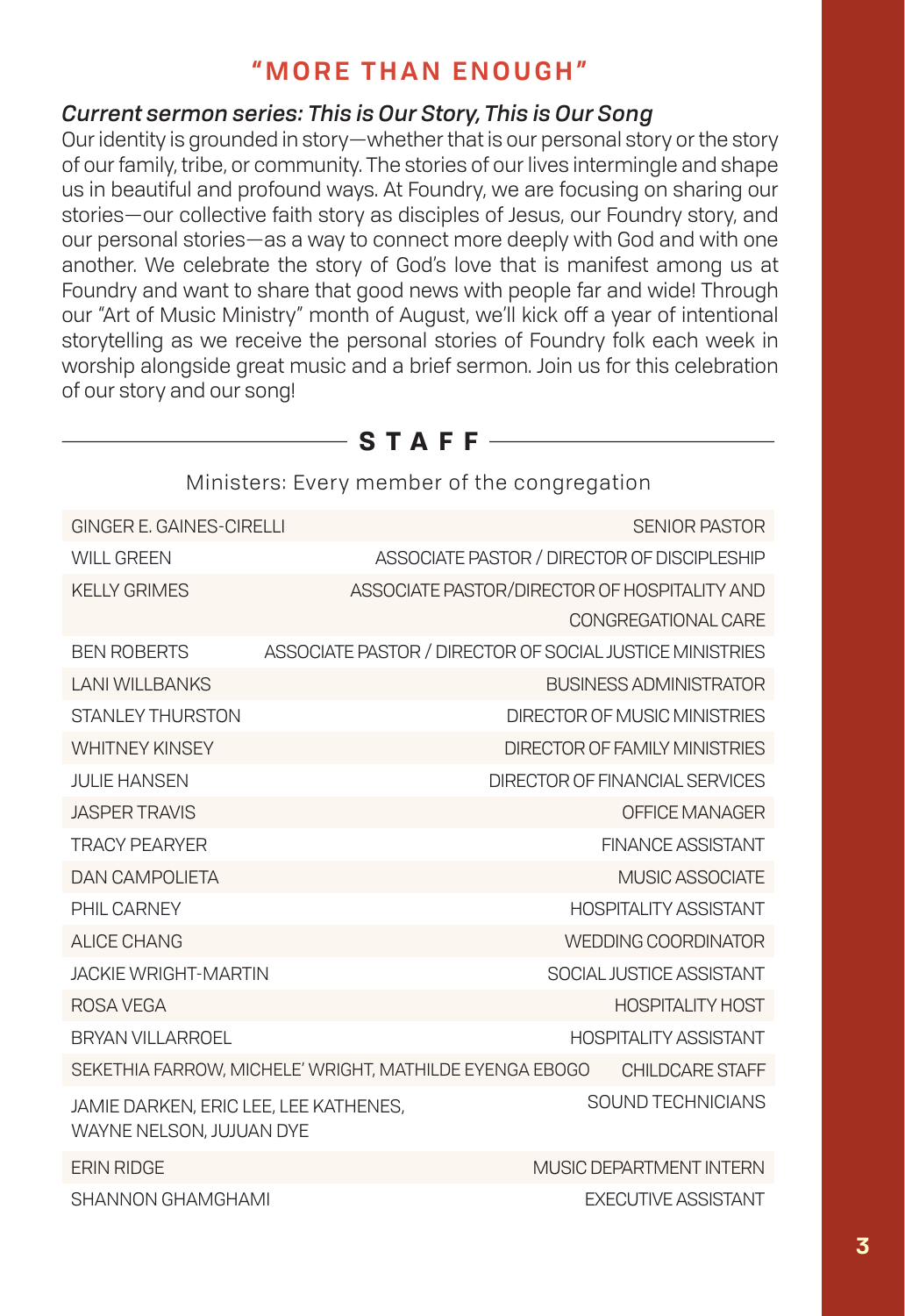# Parish Announcements **Example 20 Kelly Grimes** Children's Message Will Green Offertory **Community Community Community Community** T.C. Morrow **Scripture Reading Community Community Community Community Community Community Community Community Community Community Community Community Community Community Community Community Community Community Community Community Com**  JEREMIAH 1:4-10 **Testimony of Faith Lynn & Todd Mullins** Sermon Kelly Grimes MORE THAN ENOUGH Pastoral Prayer **National Prayer Accord Prayer** T.C. Morrow Call to Prayer AAHH #539 *TRADITIONAL SPIRITUAL* SWING LOW, SWEET CHARIOT

#### +Peace Greeting

We invite you to share signs of peace, welcome, and reconciliation with those around you.

## Welcome Will Green

+Gathering Music AAHH #601 *ALBERT BRUMLEY* I'LL FLY AWAY

*Copies of announcements and prayer requests are available at the welcome desk.*

One Voice: Receive what the Spirit is saying. Many Voices: Thanks be to God. *Children in pre-kindergarten through 5th grade are invited to join Children's Worship.*

Art of Music Ministry *SOUTHERN USA FOLK SONG, BARRY SCOTT* DOWN TO THE RIVER TO PRAY/HAVE YOU MET MY FRIEND?

#### 9:00 a.m. WORSHIP CELEBRATION

Please pick up a copy of the African American Heritage Hymnal from an usher or a greeter as you enter the sanctuary.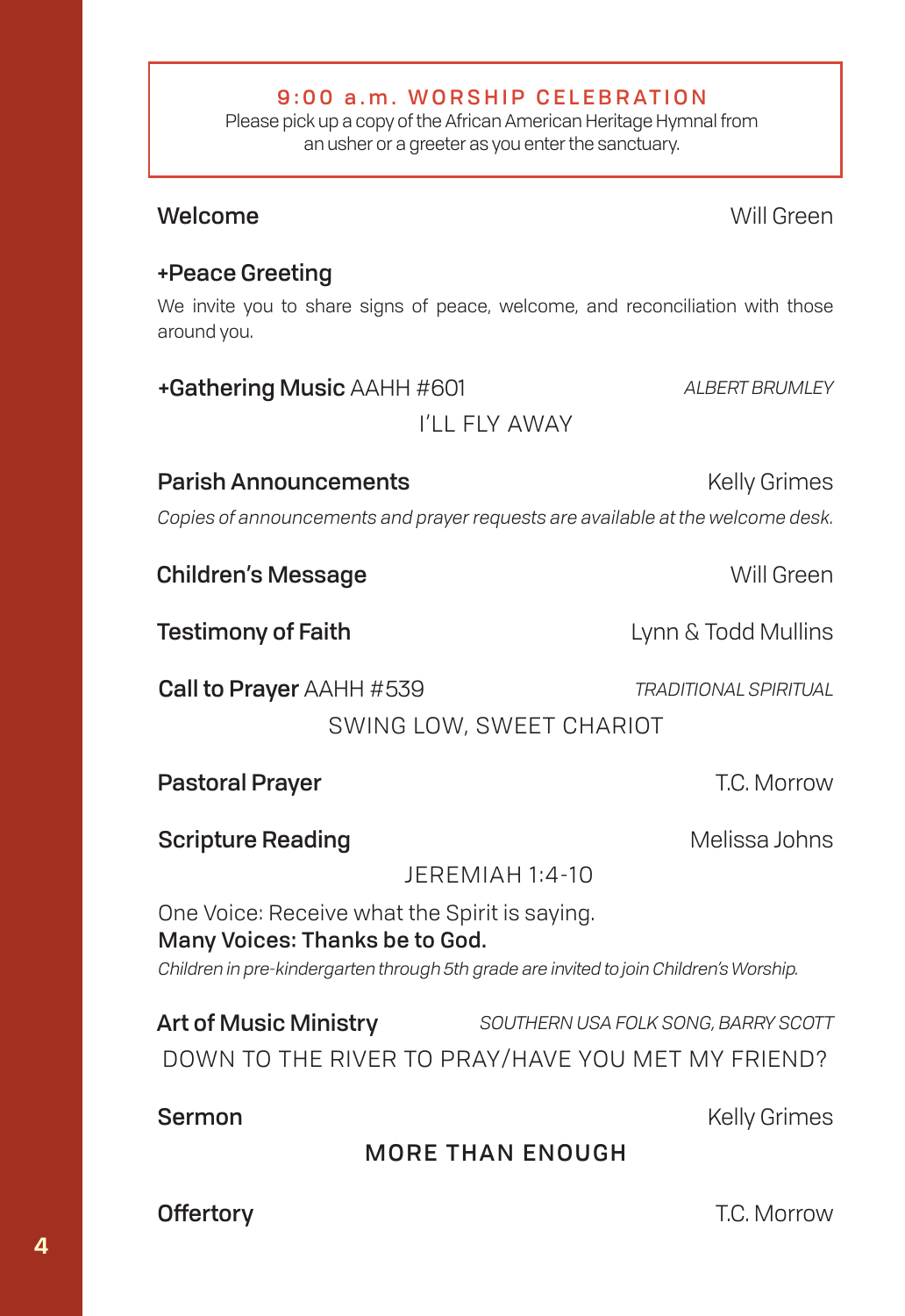#### CRYIN' HOLY UNTO MY LORD

#### Reception of New Members *PASTORAL TEAM*

One Voice: And to all of you who've gathered here, I ask you: Do you, as Christ's body, the church, reaffirm both your rejection of sin and your commitment to Christ? If so, please say "we do."

#### Many Voices: We do.

Will you nurture one another in the Christian faith and life and include these persons now before you in your care?

With God's help we will proclaim the Good News and live according to the example of Christ. We will surround Heather, Jeff, and Katie with a community of love and forgiveness, that they may grow in their trust of God, and be found faithful in their service to others. We will pray for them, that they may be true disciples who walk in the way that leads to life.

Members of the household of God, I commend these persons to your love and care. Do all in your power to increase their faith, confirm their hope, and perfect them in love.

We give thanks for all that God has already given you and we welcome you in Christian love. As members together with you in the body of Christ and in this congregation of The United Methodist Church, we renew our covenant to faithfully participate in the ministries of the church by our prayers, our presence, our gifts, our service, and our witness that in everything God may be glorified through Jesus Christ.

+Hymn AAHH #500 *BEATRICE BROWN*

#### GLORY, GLORY, HALLELUJAH

#### +Benediction Kelly Grimes

Please return your African American Heritage Hymnal to an usher or greeter in the narthex as you exit. Thank you.

#### Individual Prayer

*Members of the Foundry Prayer Ministry Team are available after services at the front of the sanctuary for one-on-one prayer.*

#### +Rise, as you are able.

Hearing assistance devices can be found at the sound desk in the sanctuary.

UMH — United Methodist Hymnal (Red) | TFWS — The Faith We Sing (Black)

AAHH - African American Heritage Hymnal (pick up from an usher or greeter when you enter the sanctuary)

Services may be photographed, recorded/live-streamed at any given time. Presence during these services gives permission for audio and/or images of individuals to be used. To opt out, the areas located in the rear under the balcony will not be recorded.

CCLI License #2668115 (Church Copyright License)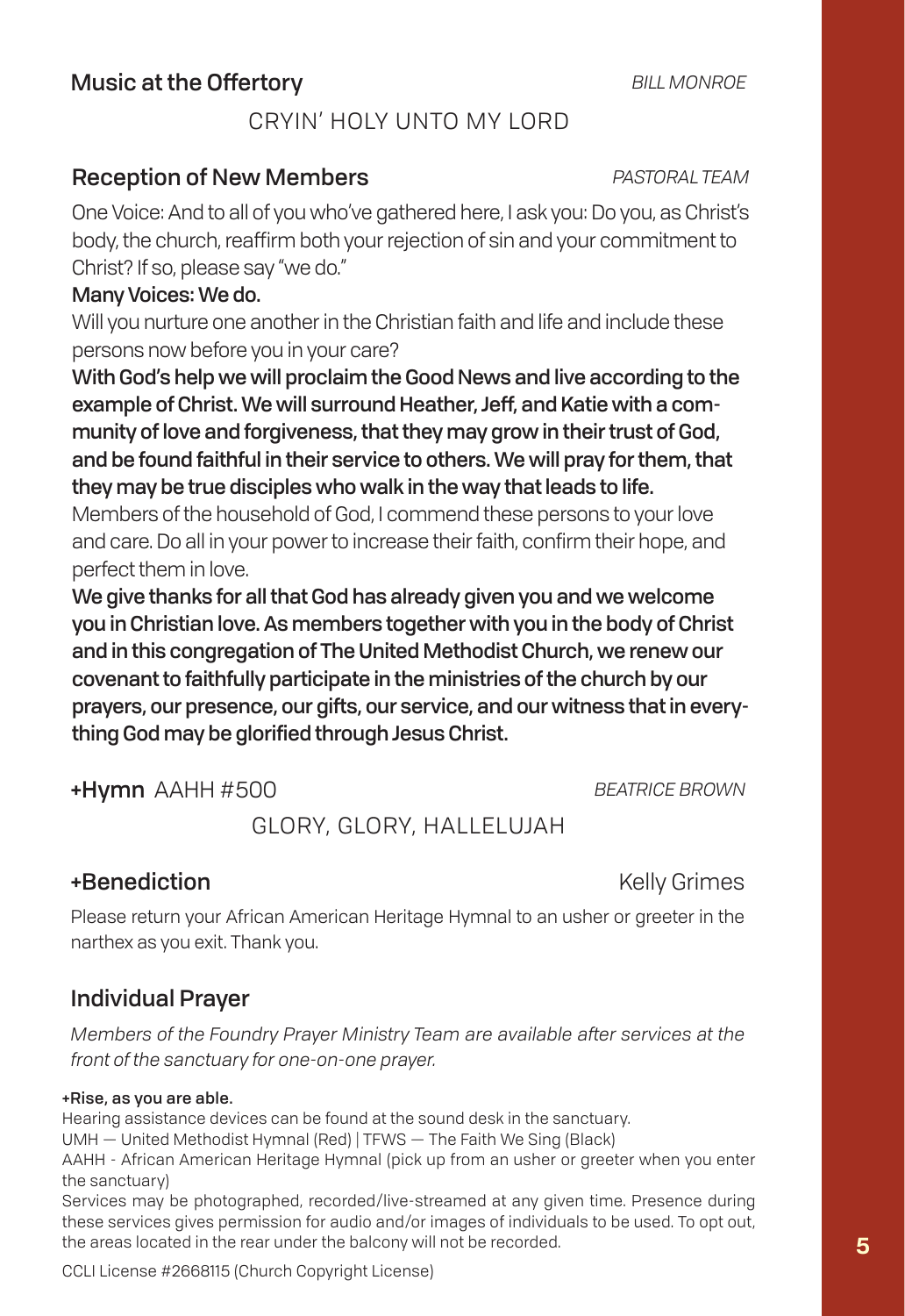#### 11:15 a.m. WORSHIP CELEBRATION

#### Welcome Will Green

#### +Processional UMH #133 *ANTHONY SHOWALTER*

#### LEANING ON THE EVERLASTING ARMS

#### +Call to Worship T.C. Morrow

Come and remember The stories of faith that encourage us Come and receive The witness of others that sustains us Come and sing out Of God's faithfulness that carries us through Through our stories we celebrate God's goodness to every generation. Help us to remember, receive, and sing out about your faithful love, O God.

#### **Parish Announcements** Manual Communication of Kelly Grimes

*Copies of announcements and prayer requests are available at the welcome desk.*

#### **Children's Message Will Green**

**Testimony of Faith Lynn & Todd Mullins** 

Call to Prayer UMH #352 *TRADITIONAL SPIRITUAL*

IT'S ME, IT'S ME, O LORD

#### **Congregational Prayer Congregational Prayer CONSET ASSESS**

#### **Scripture Reading Community Community** John D. Denning

JEREMIAH 1:4-10

One Voice: Receive what the Spirit is saying. Many Voices: Thanks be to God.

*Children in pre-kindergarten through 5th grade are invited to join Children's Worship.*

Response UMH #703 *TRADITIONAL SPIRITUAL*

SWING LOW, SWEET CHARIOT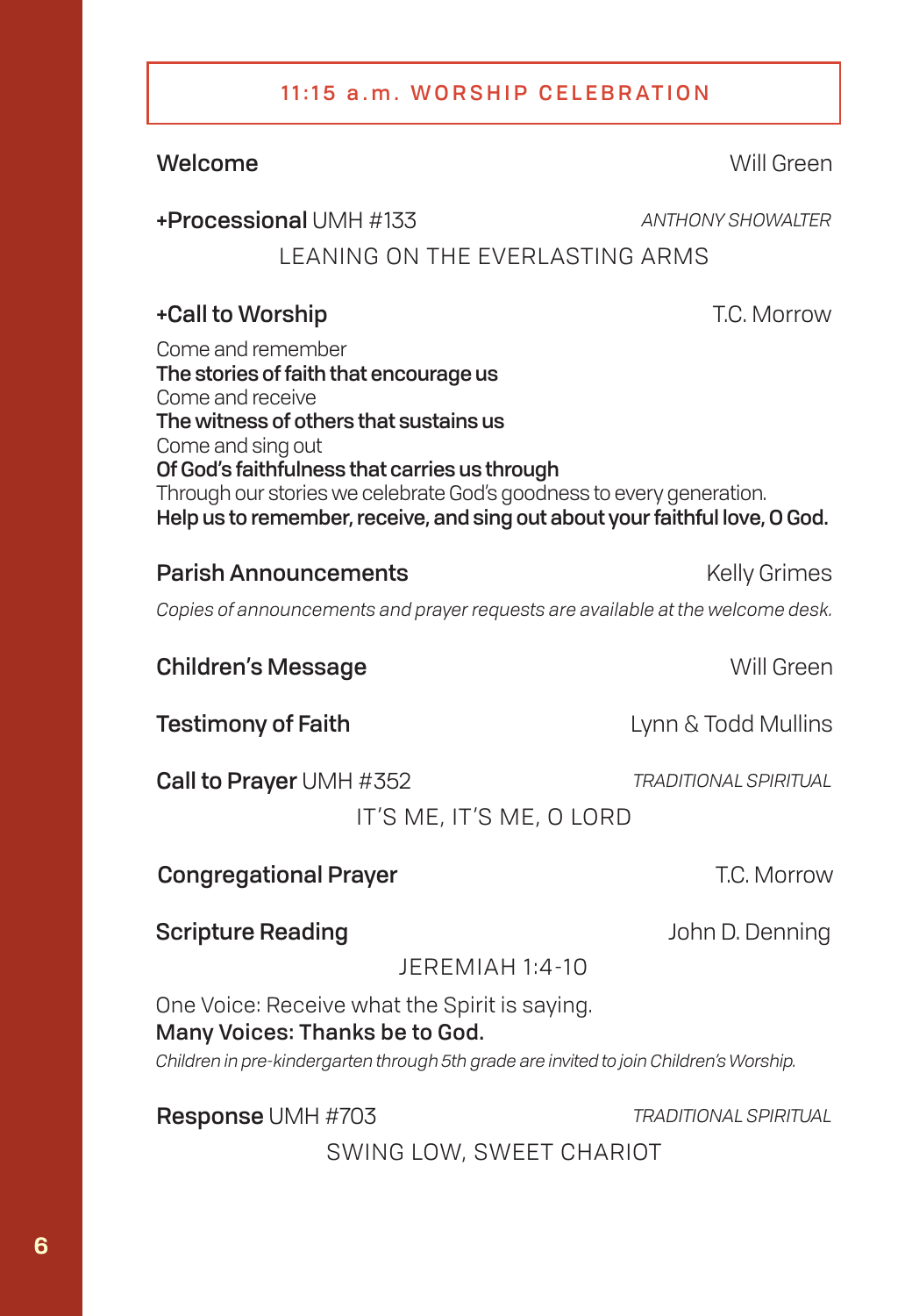Art of Music Ministry *SOUTHERN USA FOLK SONG, BARRY SCOTT*

DOWN TO THE RIVER TO PRAY/HAVE YOU MET MY FRIEND?

#### MORE THAN ENOUGH

Offertory **Contract Contract Contract Contract Contract Contract Contract Contract Contract Contract Contract Contract Contract Contract Contract Contract Contract Contract Contract Contract Contract Contract Contract Cont** 

#### **Music at the Offertory BILL MONROE**

CRYIN' HOLY UNTO THE LORD

#### Reception of New Members *PASTORAL TEAM*

And to all of you who've gathered here, I ask you: Do you, as Christ's body, the church, reaffirm both your rejection of sin and your commitment to Christ? If so, please say "we do."

#### Many Voices: We do.

Will you nurture one another in the Christian faith and life and include this person now before you in your care?

With God's help we will proclaim the Good News and live according to the example of Christ. We will surround Duane with a community of love and forgiveness, that he may grow in his trust of God, and be found faithful in his service to others. We will pray for him, that he may be a true disciple who walks in the way that leads to life.

Members of the household of God, I commend these persons to your love and care. Do all in your power to increase their faith, confirm their hope, and perfect them in love.

We give thanks for all that God has already given you and we welcome you in Christian love. As members together with you in the body of Christ and in this congregation of The United Methodist Church, we renew our covenant faithfully to participate in the ministries of the church by our prayers, our presence, our gifts, our service, and our witness that in everything God may be glorified through Jesus Christ.

+Hymn UMH #170 *USA MELODY*

#### O HOW I LOVE JESUS

#### +Benediction Kelly Grimes

**7**

+Recessional

**Sermon** Kelly Grimes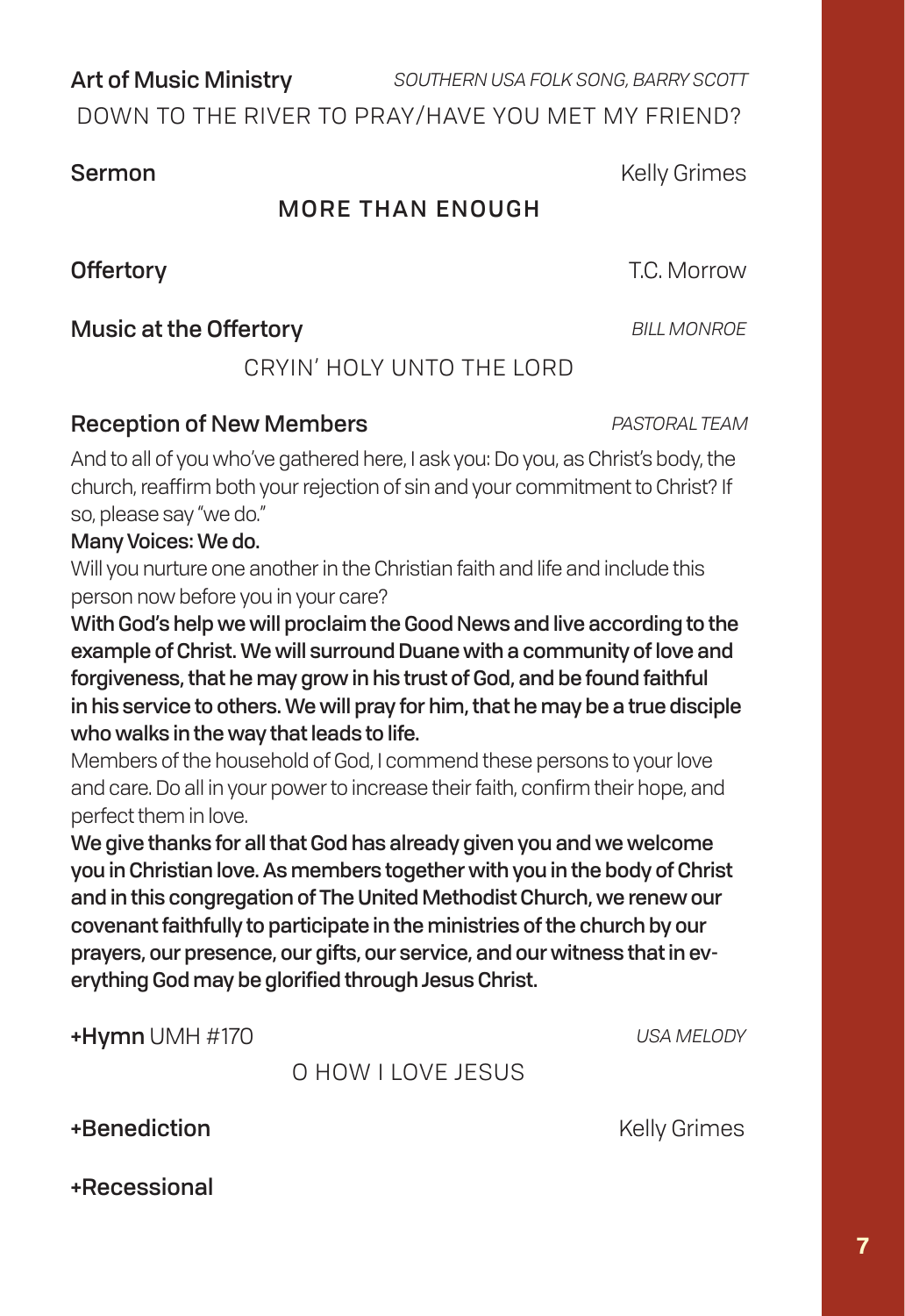#### +Postlude

#### Individual Prayer

*Members of the Foundry Prayer Ministry Team are available after services at the front of the sanctuary for one-on-one prayer.*

#### +Rise, as you are able.

Bluegrass Musicians: Dean Woods, guitar & vocals; Charles Vollherbst, banjo; Eric Seay, string bass; Laurie Loomis de Mancebo, oboe; Sarah Stiles, ukulele (9am); Sarah Hassmer, djembe (9am); Steve Owen, drums (9am); Jan Knutson, mandolin.

Hearing assistance devices can be found at the sound desk in the sanctuary.

UMH — United Methodist Hymnal (Red) | TFWS — The Faith We Sing (Black)

Services may be photographed, recorded/live-streamed at any given time. Presence during these services gives permission for audio and/or images of individuals to be used. To opt out, the areas located in the rear under the balcony will not be recorded.

CCLI License #2668115 (Church Copyright License)

#### WELCOME TO OUR NEW MEMBERS



#### **Heather Abraham**

Heather Abraham is from the frozen tundra of Minnesota. After growing up Lutheran, she joined Foundry in 2008. Deeply affected by her experiences working with people experiencing homelessness in D.C., Heather returned to the Midwest to pursue her legal education. After working as a legal aid attorney, she returned to D.C. in 2018 to teach civil rights law and housing discrimination law at Georgetown Law. She's glad to be "home" at Foundry.



#### **Katie Greene and Jeff Sheely**

Katie Greene and Jeff Sheely have lived in DC for the past 13 years. Katie, originally from Michigan, and Jeff, a native Texan, met in college at Duke University. Katie currently works on public health issues for the National Governors Association. Jeff is an entrepreneur who co-founded the local flower delivery startup UrbanStems. The couple lives Adams Morgan with their 8-month-old son Ethan and dog Dempsey.



#### **Duane Snodgrass**

Duane Snodgrass is a native of western Pennsylvania and has lived in the metro DC area for over 19 years. A veteran of both The US Marine Corps and Air Force, he resides in northern Virginia, and works as a federal government contractor. He is excited to be joining the Foundry congregation, and looks forward to working together in service to our community.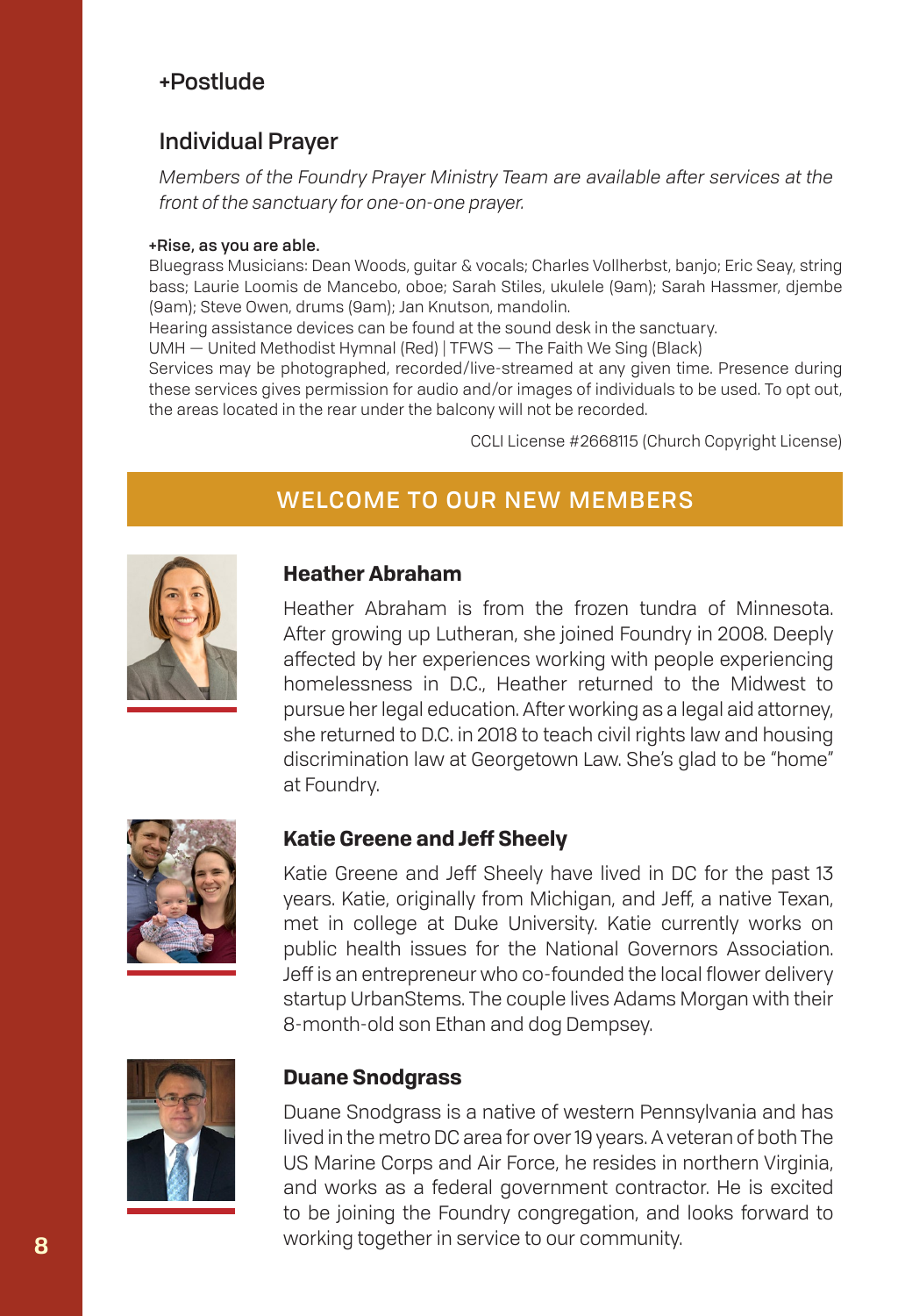#### TODAY AT FOUNDRY UNITED METHODIST CHURCH

### MUSIC

8:15 a.m. Jubalate - Choir Room 10:00 a.m. Chancel Choir - Choir Room

#### CHILDREN & YOUTH

All children and youth should be checked in prior to attending their activities. There are kiosks located at the nursery, outside Community Commons, and in the upstairs hallway near the Children's Ministry classrooms for your convenience. Volunteers will be at each location to help. Childcare for infants through 4-year-olds is available during all services and during the fellowship hour.

SUNDAY SCHOOL IS ON SUMMER BREAK! WE WILL SEE YOU BACK ON SEPTEMBER 8. CHILDREN'S WORSHIP FOR THOSE PRE-K THROUGH 5TH GRADE WILL CONTINUE THROUGHOUT THE SUMMER AND NURSERY CARE WILL CONTINUE TO BE AVAILABLE FROM 8:45 A.M. TO 12:45 P.M.

**Children's Worship:** Children from pre-kindergarten through 5th grade are invited to participate in Children's Worship. They will be met by servant leaders at the front left door of the sanctuary shortly before the sermon.

**9:20 - 10:00 a.m.** Children's Worship, Room 203. Children may be picked up from Room 203 after the service.

**11:40 a.m. - 12:15 p.m.** Children's Worship, Room 203. Children may be picked up from Room 203 after the service.

### ADULTS

#### **10:10 - 11:05 a.m.**

Practicing Spirituality is not meeting today. Class will resume on September 15, 2019.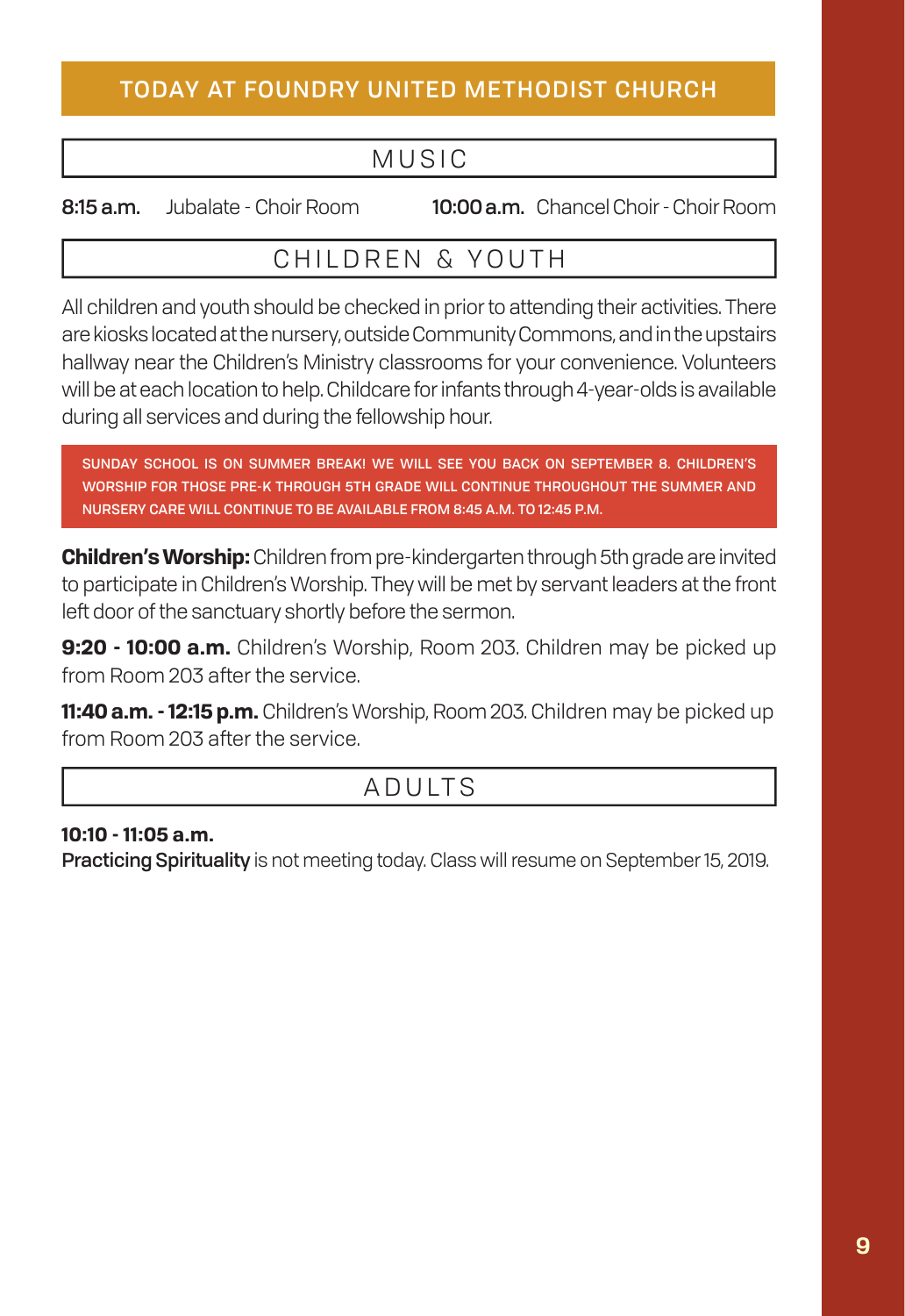#### **William Astor & Vivian T. Kirk Symposium series**

Dr. William A. Kirk, Jr. and his spouse, Vivian T. Kirk, were life-long advocates for education and justice. They committed their lives to the work of racial equity, LGBTQ+ advocacy, and the desegregation of educational and denominational structures in the United States. Through his leadership on the Committee of Five, Dr. Kirk was instrumental in dismantling the Central Jurisdiction, a structure which effectively segregated the Methodist Church until 1968.

Through engaging a variety of teachers, leaders, and activists, the Kirk Symposium Series aims to educate, equip, and empower participants to engage the critical social issues of our day and encourage the integration of theology and spirituality in the work of justice and advocacy. We are excited to welcome our inaugural symposium speaker, Dr. Ibram X. Kendi, who will offer a one-hour lecture on his new book "How to Be Anti-Racist", Thursday, October 17 at 7:00 p.m. Dr. Kendi is a New York Times best-selling author and the founding director of the Antiracist Research and Policy Center at American University.

#### HOSPITALITY AND CONGREGATIONAL CARE MINISTRIES

**Pre-Cana Marriage Retreat,** Saturday, September 14, 2019

Pre-Cana is a one-day retreat open to all who are getting married. Contact wedding@foundryumc.org or visit foundryumc.churchcenter.com/ registrations/events/184923 to register

#### **We need Greeters and Ushers!**

This is a great way to get to know your Foundry community and offer hospitality. For more information on this rewarding ministry, contact kgrimes@foundryumc.org.

#### SOCIAL JUSTICE MINISTRIES

**DC Bus Tour with Washington Interfaith Network, Saturday, September** 21, 2019, 9:00 a.m. - 12:00 p.m.

Join members of our Social Justice team, through our partnership with Washington Interfaith Network, for a bus tour along the Anacostia river examining neighborhood change, displacement, and gentrification. Register at bit.ly/BusTourDC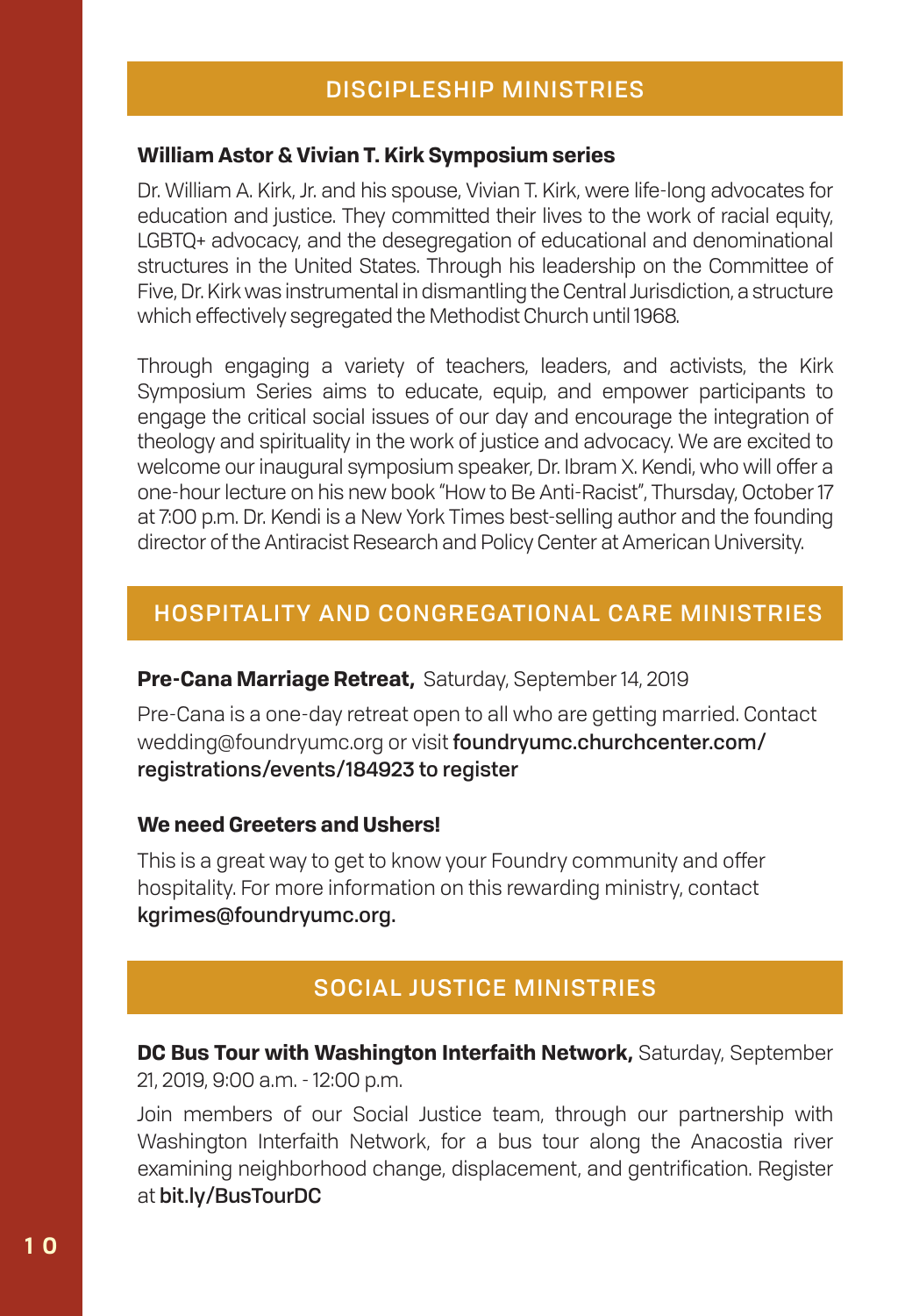#### **Clothing and Other Items Needed,** ongoing

The ID Ministry requests travel size toiletries, especially shampoo and lotion, baseball caps, tote bags, duffel bags, small roller bags, backpacks, men's t-shirts size L and larger, men's casual pants, lightweight outerwear, casual shoes and neckties. Our clients thank you!

#### FAMILY MINISTRIES

#### **Family Camp,** August 30-September 1, West River Camp

Registration is open for Foundry's annual Family Camp. Join us for a time of rest, recreation, and fun. All are invited - whether you are a single person, couple, parent, non-parent, grandparent, or friend - you are welcome! Accommodations are provided in lodges with air conditioning and bathrooms. More details and registration is available at tinyurl.com/ FoundryFamilyCamp2019.

#### MUSIC MINISTRIES

#### **Beethoven 9th Choral Opportunity**

The Foundry Choir is looking for experienced singers to join us to sing the Chorale Finale as part of Beethoven's Symphony No. 9 with the National Symphony Orchestra on Saturday, September 7, 2019.

For more information on how to get involved, please contact Erin Ridge at eridge@foundryumc.org.

#### **The Art of Music Ministry**

Art of Music Ministry series concludes this month with Down by the River to Pray. Today's musical selections are a Foundry perennial favorite: familiar Christian songs with a Bluegrass flair, accompanied by authentic Bluegrass musicians.

#### August 25 Bluegrass

*DOWN BY THE RIVER TO PRAY*

Back by popular demand, a Foundry perennial favorite; familiar Christian songs with a Bluegrass flair, accompanied by authentic Bluegrass musicians.